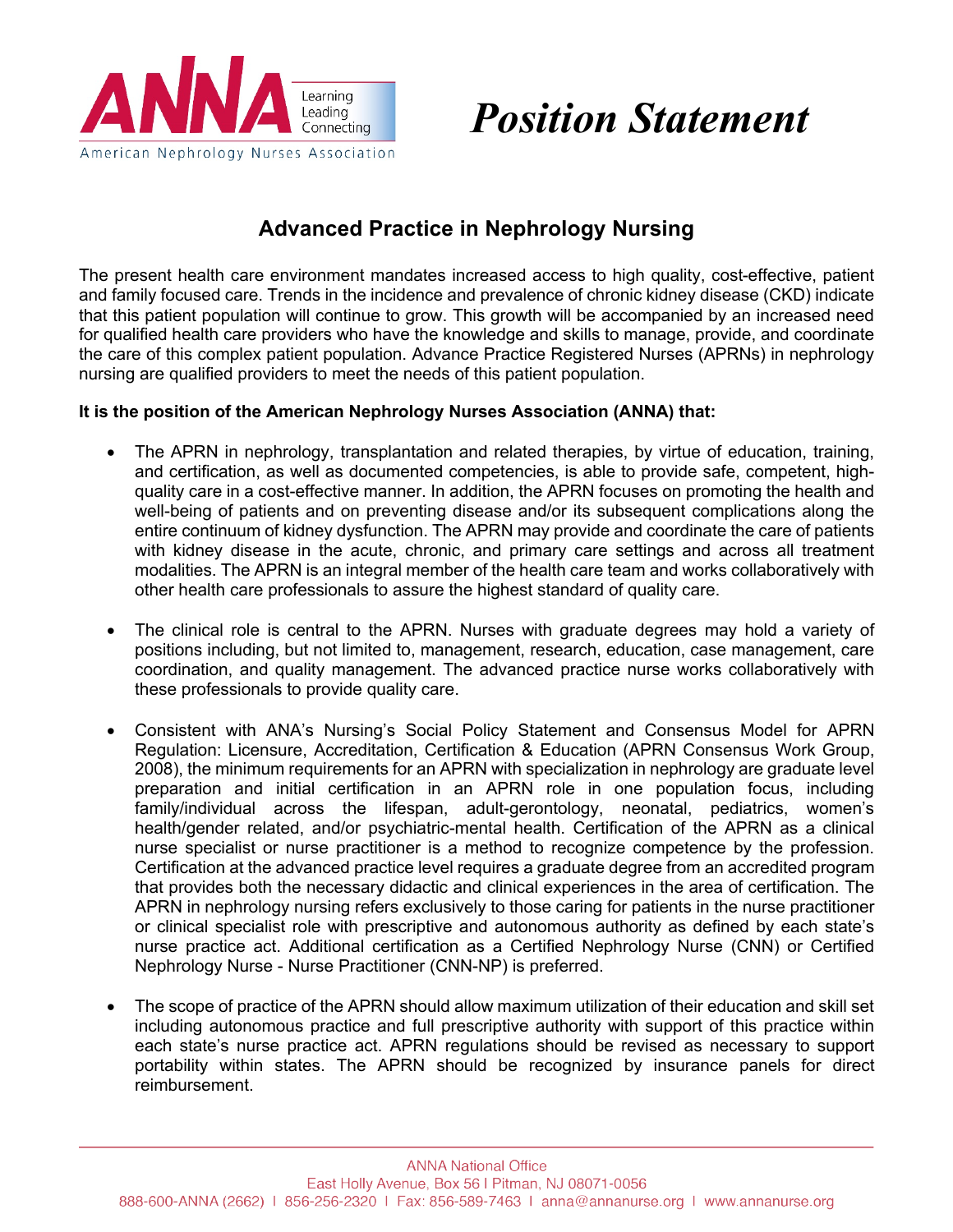# Page 2

Advanced Practice in Nephrology Nursing

• The APRN should be included in care models/projects, e.g. End Stage Renal Disease Seamless Care Organizations (ESCOs), and/or Disease Management Programs, to assist in the development and facilitation of standards of care to improve kidney care.

Skill sets of the APRN in nephrology include the ability to:

- a. Independently assess, conceptualize, diagnose and coordinate care for complex health problems;
- b. Assess the health care needs of individuals, families, groups and communities across the health care continuum;
- c. Use the nursing process to diagnose, plan, implement, and manage care as well as to evaluate the outcomes of that care;
- d. Provide expert nursing care to individuals with varying degrees of kidney impairment;
- e. Assist patients and families with modality choices (including hemodialysis, peritoneal dialysis, transplant, and conservative management);
- f. Prescribe, administer, and evaluate pharmacologic and non-pharmacologic therapeutic treatment regimens;
- g. Focus on care that promotes health, prevents kidney disease, presents and/or manages the complications of acute and chronic disease and prevents disability;
- h. Support the palliative care and end-of-life needs of patients and their families;
- i. Manage acute and chronic kidney disease in a variety of health care settings;
- j. Explore, test, and advance scientific theories upon which nursing practice is based;
- k. Provide leadership within the area of nephrology through consultation, clinical practice, education, and research;
- l. Contribute to the generation of the knowledge base for nursing and specifically nephrology nursing through research, publications, presentations, and participation in the development of standards and clinical practice guidelines;
- m. Provide leadership for practice changes through advocacy and legislative activities;
- n. Provide leadership for nephrology nursing to be an integral part of disease management proposals, quality improvement measures and outcome management activities; and
- o. Contribute to the advancement of the profession as a whole.

# **Reference**

APRN Joint Dialogue Group. (2008). *Consensus model for APRN regulation: Licensure, accreditation, certification and education.* Retrieved from https://www.nursingworld.org/certification/aprn-consensus model/faq-consensus-model-for-aprn-regulation/